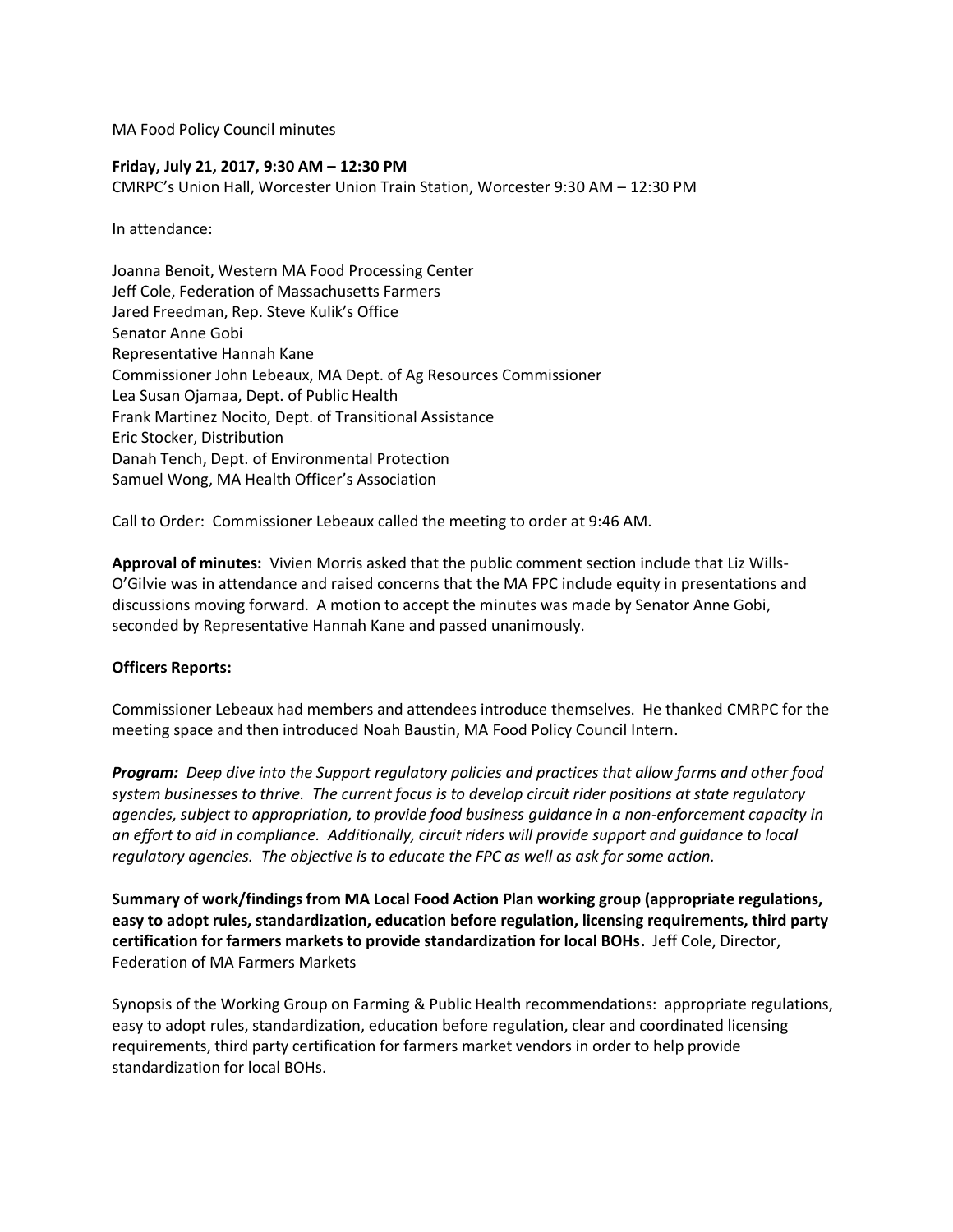The Group discussed and was aware of the question raised in the recent hearing around expanding our recommendation for adopting legislation that set forth administrative procedures for adopting, amending, or terminating BOH regulations related to farming similar to requirements of other municipal boards and to Title V procedures already in place to other BOH actions. Though valuable, the Group concluded that they did not have the charge, the time, nor the capacity to do so. The Group concluded that such sweeping reform would require the input and support of all aspects of public health, and would require support from the general public, and was an action best organized from a much wider perspective.

Relevant information from the MA Local Food Action Plan: The need for more education throughout all sectors of the food system figures prominently in the plan. Strengthened educational services and training, coupled with applied research and targeted technical assistance, should be key tools to advance the state of practice in all sectors of the Commonwealth's food system.

Regulations are a necessary part of the food system. They create clear expectations for producers, processors, and retailers while protecting workers, the public, and the environment.

Identified Concerns/Issues:

- Regulation outweighing their benefits, the ability of producers to comply, or ability of regulators to enforce them
- Regulations lack a basis in facts and science-based research.
- Inconsistent regulatory structure
- Insufficient funding at the State and local levels create barriers resulting in obsolete
- Regulations that do not adequately address emerging issues in the food system.

To address these issues, a number of recommendations cite the need for substantial reform in how regulations are developed and enforced, promotion of more uniformity across municipal boundaries, engagement with a broad group of stakeholders earlier in the regulatory process, and an emphasis on enabling compliance, rather than having punitive action against violations as the only remedy.

At the local level, the recommendations cite the need to support the capacity of regulators to appropriately address existing and emerging issues related to food. Regulations and their enforcement should, above all, foster the production of better and more food while managing risk responsibly, not impose new management practices that producers and processors are unable to implement if they are to remain viable.

Nearly every working group of the Food Plan noted confusion and disparate regulation and enforcement in the public health sector. These conditions impacted food producers' ability to meet Food Plan goals to: *Increase production & sales of MA grown produce/food, create jobs and economic activity, improve wages and skills of food system workers, protect the land and environment, maximize environmental benefits from local food production, ensure food safety, reduce hunger and food insecurity, and reduce food waste.* 

It was helpful to learn from DPH that creating model variances is an opportunity to address specific situations. For example, at farmers markets, growers want to sample apples.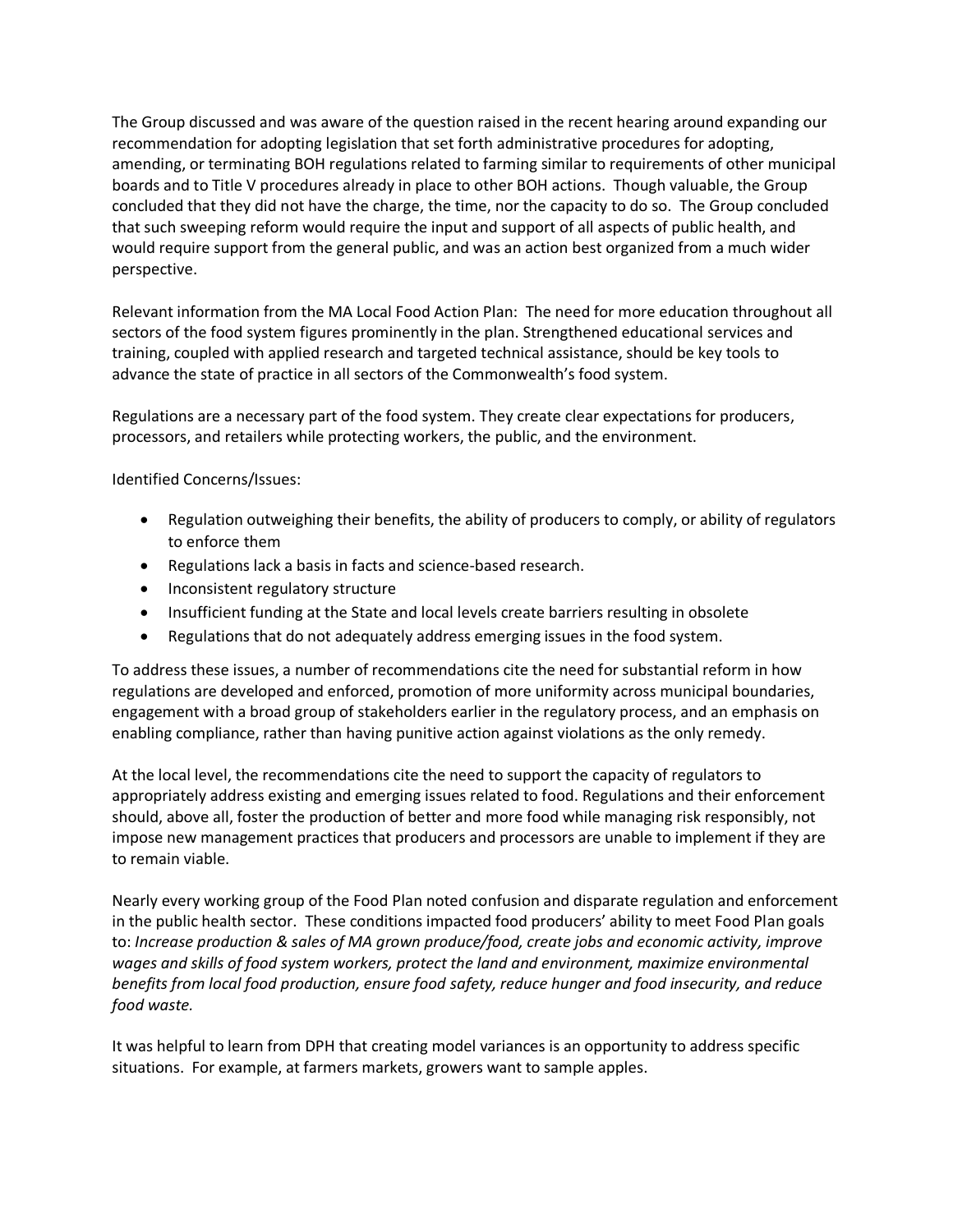Ideally, there would be guidelines for BOHs on specific topics related to food and agriculture situations that conform to applicable state and federal regulations, as well as to provide a distinction between hobby and commercial farmers. Poultry is a good example of regulation promulgated for hobbyists being applied to commercial farms with poor results.

The guidebook for BOHs should be updated with a separate chapter on agricultural issues. For example: Pesticide application is regulated by MDAR. But at times, BOH's get involved when they don't have statutory authority.

Each local BOH develops their own regulations, which in many cases are not uniform and create confusion for farmers and vendors. Education, training and technical assistance need to be provided to all parties and key stakeholders. One idea is that non-agency partners conduct an assessment relating to needs.

A circuit rider position is an important recommendation for communication and technical assistance. It is recommended that the position(s) be funded by the Commonwealth, perhaps attached to a somewhat neutral agency.

### Comments/questions:

Farmers are beginning to get third party certifications on every corner. If this happens, will there be overlap? Farmers don't need another set of certifications. Many of the certifications are in food processing and packaging, but not on the retail side. Working through MDAR's CQP program would be ideal.

An example of difficulties with farmers markets is a small Mediterranean food business that sells in many farmers markets around Boston but doesn't sell in Somerville because all staff at that farmers market must have Serve Safe training. In some markets wooden crates can be used and in other plastic crates are required. In some cases mechanical refrigerators are required. In other cases, product must be on a table, and in other markets, can be on a crate on the ground.

**The process of promulgating a local public health regulation and potential changes to the process relative to local agricultural issues**. Cheryl Sbarra, J.D., Sr. Staff Attorney**,** Director of Policy and Law, Massachusetts Association of Health Boards

Cheryl has been working with MA Farm Bureau and the FMFM for the past six years, including work on a model template for animal keeping which should be available soon, and will be based on an interested applicant coming before the BOH to demonstrate that they can comply with BMPs. Farmers Market regulations won't focus on numbers but instead will be more practice-based.

BOHs look to MGL relevant section 31 for legal authority to pass regulations, which stand on the same footing as other laws. BOHs can make reasonable regulations, which are consistently supported. Courts have lots of umbrage for local BOHs. Section 31 was amended so that if a city has an ag commission, it must be notified of upcoming regulations, which is meaningless since the timing is off. The new proposal HB 2465 (Kulik) wouldn't require a public hearing but before enacting regulations that impact farming or ag, the board must provide information to the ag commission which would have 45 days to review and could hold public hearings and provide written comments within that period.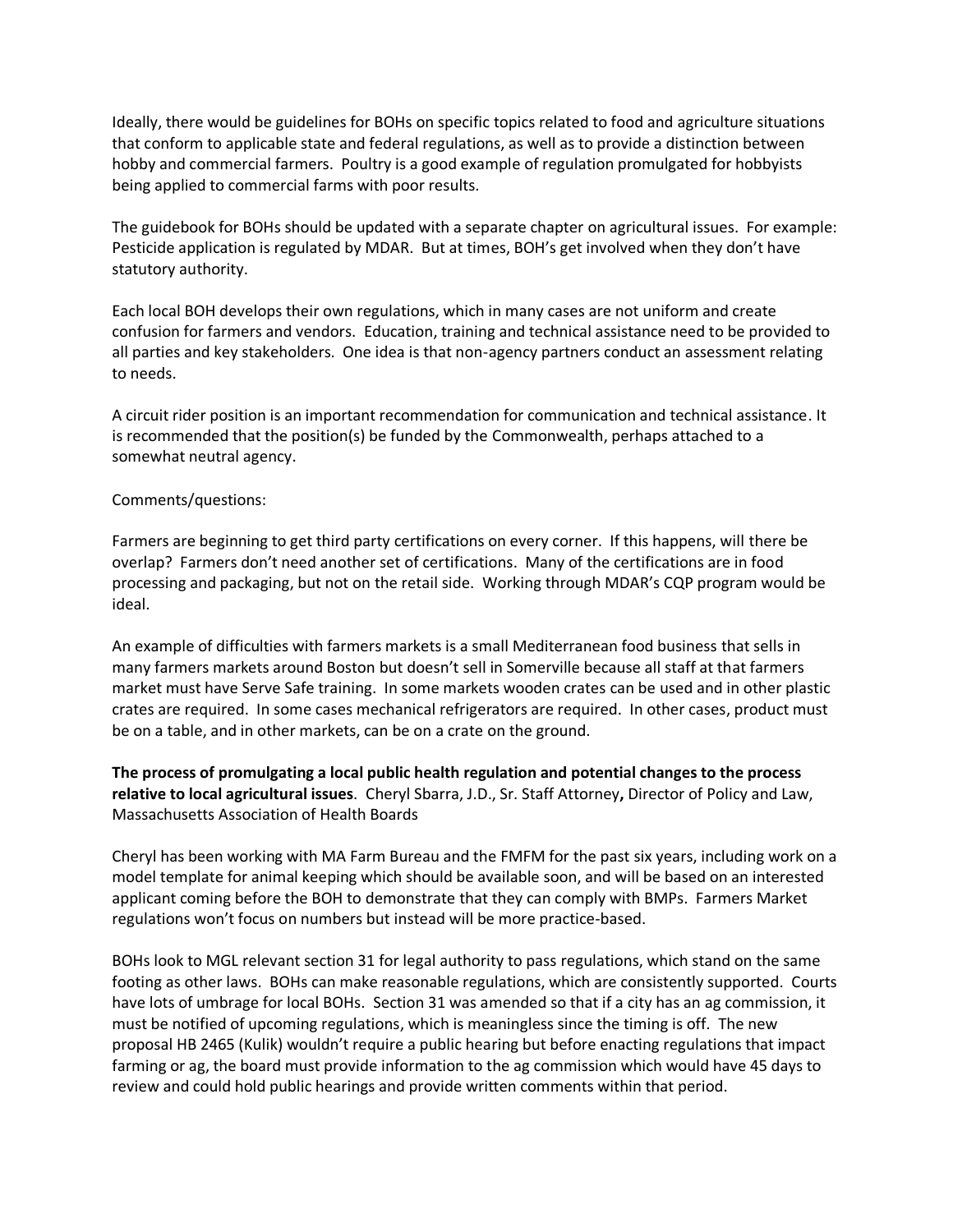# **Massachusetts General Laws Chapter 111, Section 31**

# **"Health regulations; summary publication; hearings; impact on farming or agriculture; filing sanitary codes and related rules, etc."**

- 1. Boards of health may make **reasonable** health regulations.
- 2. **Summary** of the enacted regulation must be "published once in a newspaper of general circulation in the city or town."
	- a. This "shall be **notice to all persons**."
- 3. Violation can be a fine of no more than \$1000.00.
- 4. If city/town has Agricultural Commission the municipality shall, **during the publication period**, shall solicit and consider comments from the Commission on regulations that have an impact on farming or agriculture.
	- a. Added November 7, 2016.
	- b. Meaningless because there is no requirement to publish until **after** the regulation is enacted.
- 5. That's it! Except for Title 5 regulations.
	- a. Subsurface disposal of sanitary sewage (septic and sewer).
- 6. Title 5 Requirements:
	- a. Must hold a public hearing.
		- i. Must provide notice of the public hearing, including:
			- 1. Time
			- 2. Place
			- 3. Subject matter, sufficient for identification
		- ii. Must publish this notice in a newspaper of general circulation in the city or town once in each of two successive weeks.
		- iii. First publication must not be less than fourteen days prior to the date set for the hearing.
		- iv. If no newspaper exists:
			- 1. Post notice in a conspicuous place in city or town hall
			- 2. For not less than 14 days prior to the date of the public hearing.
	- b. Hearing itself:
		- i. Board of Health must state the local conditions which exist or reasons for exceeding state minimum requirements.
- 7. **MAHB strongly suggests that Boards of Health hold hearings and follow notice requirements for ALL PROPOSED REGULATIONS.**
- 8. Proposed amendment to Chapter 111, Section 31:
	- a. In a city or town with a municipal Agricultural Commission, prior to enacting a regulation impacting farmers markets, farms, and the non-commercial keeping of poultry, livestock, and bees and the non-commercial production of fruit, vegetables and plants.
	- b. The board of health shall provide the Ag Commission with a copy of the proposed regulation.
	- c. The Ag commission has 45 days to review the proposed regulation.
		- i. During this time, the Ag Commission may hold a public meeting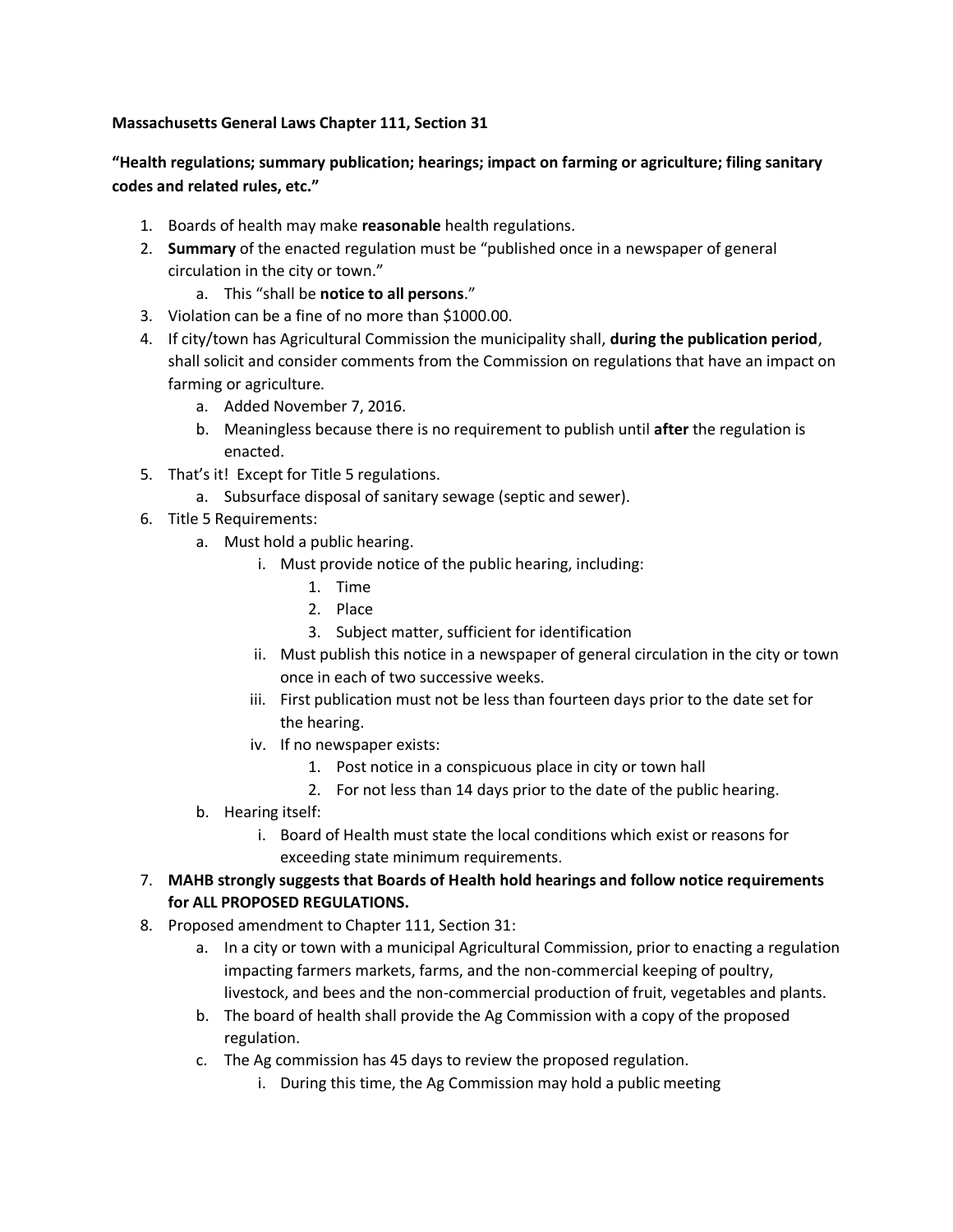- ii. Ag Commission may provide written comments and recommendations to the board of health.
- d. Ag commission may waive the 45-day review period.

Comments/Questions: Recognizing that there is a patchwork of resources and expertise that exist for local BOHs, it should be noted that to more equitably and effectively deliver public health, the towns are very different in terms of their budgets, for example. A town in western MA has a budget of \$600 and in some cases a part time or no health director or have only volunteers. BOHs are charged with enforcing everything. There is a patchwork of resources and competencies for BOH to follow mandated laws. It would be helpful to work for a way to deliver the same services regardless of resources, including farming issues.

What about variances? The Food Code (which is being updated) doesn't really address farmers markets. MA DPH suggested using the Food Code variance division and applying it to farmers markets which can demonstrate that they are protecting the public health, even if they aren't applying the letter of the law. Farmers markets need to know that they have the ability to use variances. Draft variance documents could be available. The circuit rider position is difficult to support when the budget is tight.

What are other states doing? It's like apples and oranges – since other states work with County Health Departments that have resources. It's important to look for models that benefit county structures without lessening authority of BOHS.

What about situations where the BOH doesn't have the information to make a decision and then just says no? Farmers don't have a good recourse and don't have the time. Municipalities work very slowly. Working proactively would be helpful with TA and a circuit rider position. Education is critical.

**The Role of Local BOHs on Farms including food production and sale, keeping of farm animals, nuisance, solid waste disposal, and waste water disposal**. Sam Wong, FPC member and Vice President, MA Health Officers Association.

BOHs are very resource challenged. For example, Massachusetts has more BOHs than CA and TX combined, so it's very difficult to have the resources to handle all the issues including all types of retail food sales including farmers markets. There are 351 ways to interpret the same regulations. As a member of the leadership team of the Health Officers Assn, TA is being provided re: farmers markets and ag issues to our members, as well as keeping of farm animals in residential areas. In some cases, there isn't a lot of space, and the residents may not have training on BMP. So residents may complain of nuisance issues. These complaints have to be addressed in many cases without technical assistance, so model information is very much appreciated. Solid waste and waste water including those on ag operations are in our purview. In recent years, there have been more nuisance complaints including composting issues that include vermin and birds. Local BOH may be asked about pesticide runoff into local water bodies, though MDAR is the group in charge. Assessing blue green algae is an issue and whether to close a beach, and if the source is farm runoff. The Association plans to focus on issues relating to farmers markets and using variances and interpretations.

**Role of MA Department of Public Health re: local BOHs, state and federal regulations**: Michael Moore, Director, Food Protection Program, MA Department of Public Health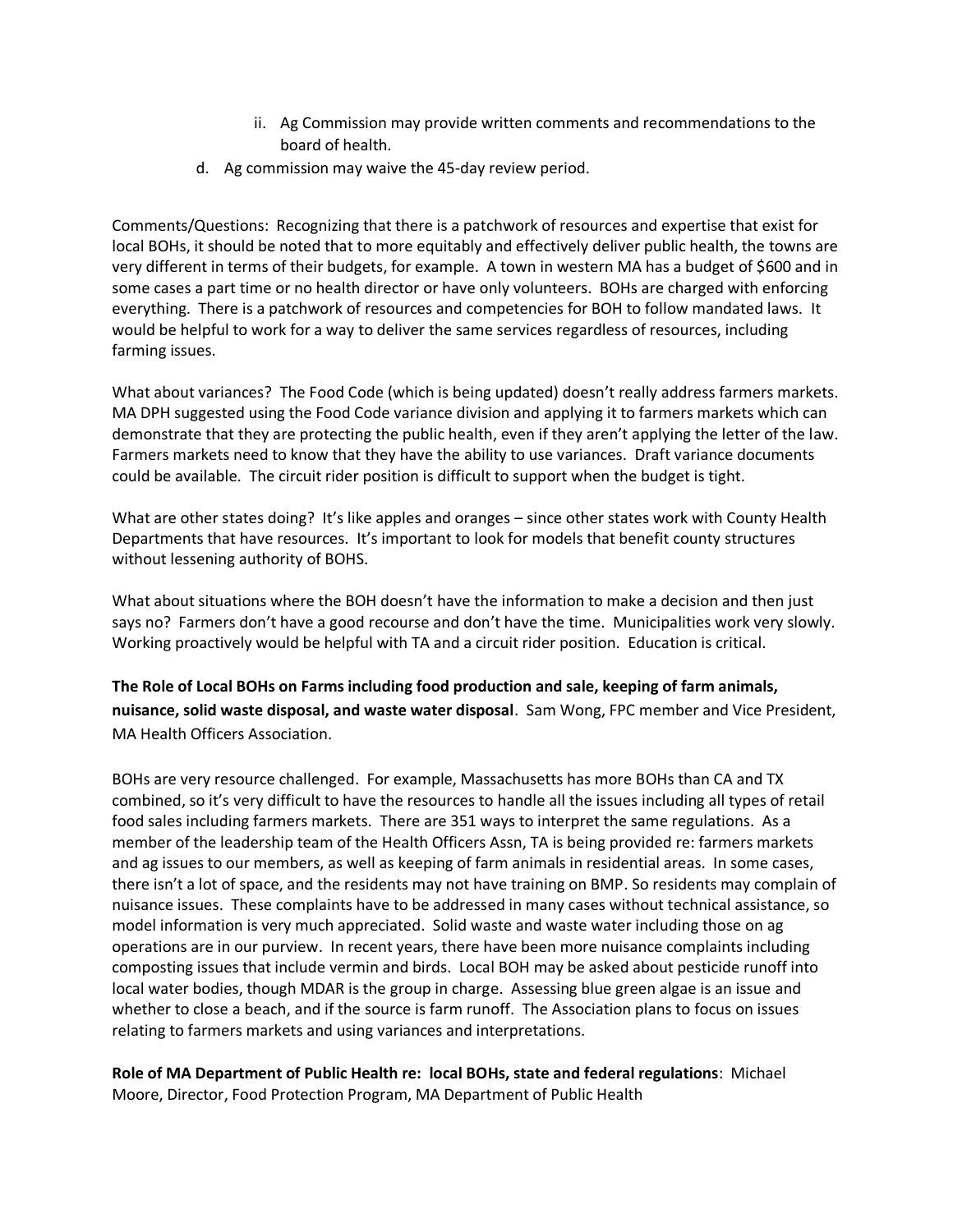Talking with different BOHs and even different individuals will generate different interpretations. The BOH is in many cases an elected or appointed board which could be over-ridden. In some municipalities individual health agents give variances. A local BOH has to enforce a lot of laws. Some 85% of the food inspectors also enforce other regulations including septic systems, West Nile virus and rabies. The focus of inspections can change with the economy, for example, when there is a building boom, there might be fewer restaurant inspections. The Retail Food Code is based on the FDA Retail Code, amended every four years. All Serve Safe training is based on the FDA retail food code. MA currently is based on the 1999 Food Code, which is being updated. MA is able to supplement the national document with local statutes, state codes, etc. The state has concurrent authority to enforce the Food Code. There are 300 food inspectors state-wide. The MA FPP gets 1,200 queries in a year by email. Efforts are underway to use an IT system to collect information so that there is consistency in answering questions.

### **Case Study**: World Farmers, Maria Moreira

We are noticing a decline in the number of customers at farmers markets. For growers, it's hard to understand the rationale behind so much regulation. Growers don't have a problem with food safety or regulation, but rather the inconsistency. Farmers are not able to pass along the extra cost and have a sense of urgency because of the short growing season. It would be helpful to have a clear guide for growers for value-added products to be able to better work with local BOHs. Greens in a bag are a product that some BOHs might require be bagged in a commercial kitchen. We need clear rules for minimally processed products, and to be sensitive to the cultures our new farmers represent so they can understand what's needed. Sampling has a direct effort on sales, but has become very complicated based on working with local BOHS.

Comments/questions: What are some examples? A Hmong veggie wrap sold well at the Brookline farmers market in the past, but now the grower is being advised that a food safety manager's certificate is required. One farmer who sells to four markets is dealing with four sets of regulations. The confusion over regulations is huge since all 351 BOHs can have their own interpretation. Standardization is critical. A circuit rider would be an important asset, as well as a certification program for standardized approval. The Special Commission on Local and Regional Health recommended that small BOHs consider consolidating to share resources.

# **Circuit rider position, recommendations for FPC and future topics**: Winton Pitcoff, MA Local Food Systems Collaborative

This issue ran through the entire plan, so the Collaborative made it a priority through a facilitated discussion. The report is on the website, mafoodsystem.org, in the report section. There was broad agreement that the issues are not a result of malice but a lack of resources for training and technical assistance. Health agents have no required training and a huge amount of authority and agriculture is actually a small part of it. There isn't uniformity among farmers and their production either. The agents aren't saying no because they think it's unsafe or due to a code but because they don't have a reference point and needs to respond creatively. On the farmer side, it's hard to push back since it looks like there's a lack of support for food safety. Farmers in Massachusetts want something clear and consistent to know their food is safe. The circuit rider position was difficult to promote since it costs money. Brad Mitchell, Farm Bureau, and Cheryl Sbarra have done a tremendous job of dealing with issues on a case by case basis. They are acting in a sort of circuit rider position already, so it may not be clear of how pressing the need is. We can't rely on this ad hoc way of addressing this. How do we systematize this with better processes in place? Circuit position would save BOH staff time and resources to avoid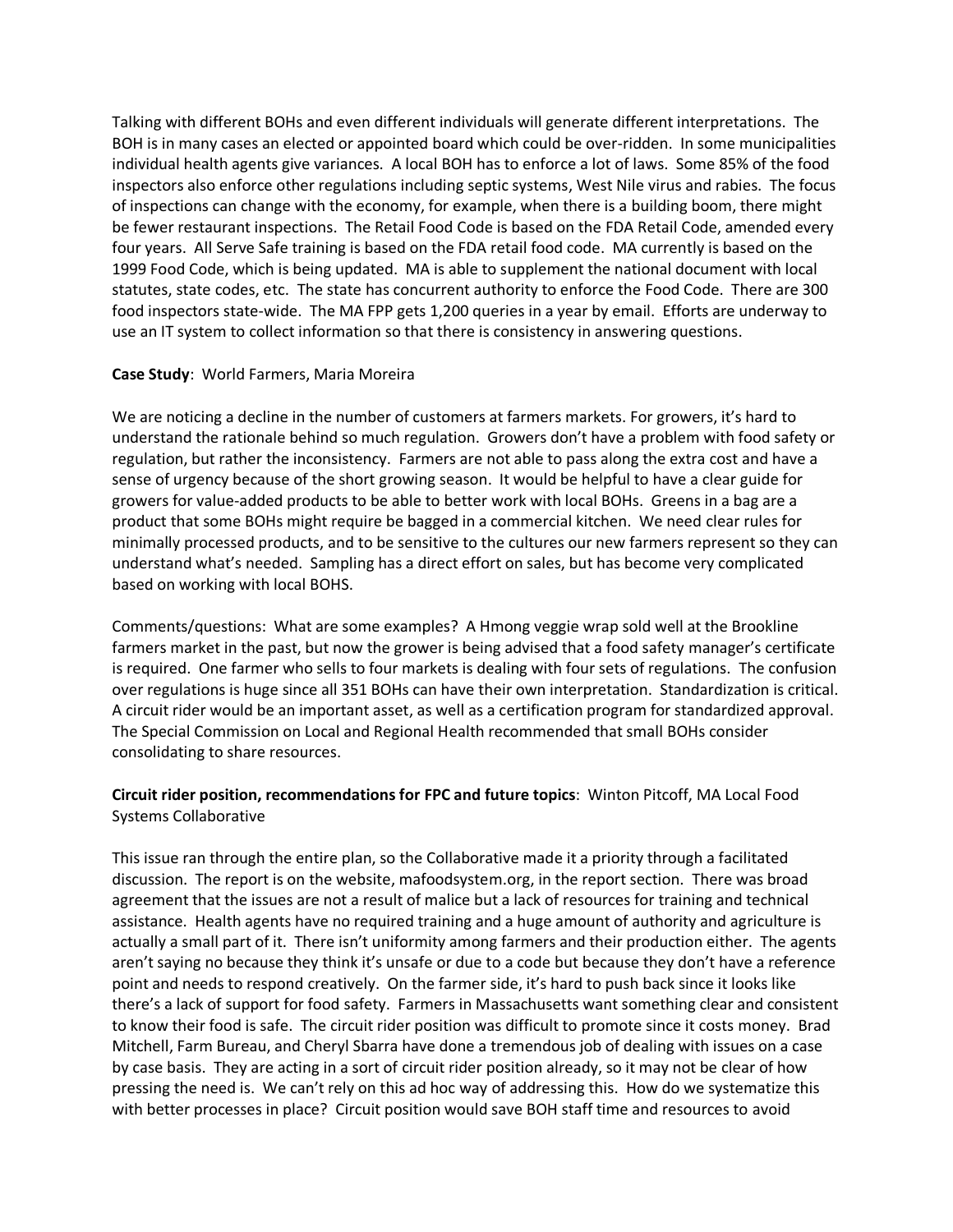punitive action. Educate before regulate. In the plan, one recommendation is to set priorities that the plan can use around interagency practices. Relating to state and federal issues, the Council has an opportunity to demonstrate the collection action around specific recommendations and advocate for change. Outside resources such as UMASS Extension could be considered.

Comments/questions: Could a grant fund a position for the circuit rider? Perhaps a SARE grant? It would be competitive but an advantage is that there could be many state agencies in support. It could be a request to the Governor's office which might take time and research, but it could be very meaningful for sustainability, economic growth and efficiencies for local BOHs. Could existing membership associations be a vehicle for TA and funding? Where could the position be located? There should be good access for both growers and BOHs. Would UMASS be a consideration? Could a state agency share the position? Perception is important, but if the position is at DPH, it could be difficult to deal with pressure from a higher level.

**Discussion on the MA FPC moving forward**, facilitated by Winton Pitcoff: It's been 1.5 years since the plan has been accepted – it's a good time to decide how to run with something. How can the Collaborative be helpful? Everyone has been enthusiastic after this year's meetings, how can we capture this and move forward? It might be helpful to see a summary of where we are on the six issues and what the next action step is. Perhaps the public could dive in. The Council could vote on certain legislative topics. The FPC has a minority of state agencies as members by design.

What does it mean for the Council to actually take action? Commissioner is interested in Climate Change. Secretary Beaton has a dedicated staff member on this topic. Can the FPC be networked a bit more with regional FPCs? Metrics also come up a lot – benchmarks and progress made on each goal. Given the makeup of the Council another idea is a core set of metrics. The Council could inventory state programs that relate to the food system.

At a previous FPC meeting, FPC models across the country were described. It might be worth revisiting.

The value in updating outside groups should not be underestimated. It's important for the FPC to be cognitive of the legislative and budget cycle and work early on what an ask might be. There could be a budgetary and legislative piece. The challenges related to BOH's go beyond agriculture – there is a lot of overlay.

Progress of the MA Food System Collaborative: A Food Waste Briefing at the state house will review 12 pieces of legislation, identifying recommendations for the best elements. The state budget looks strong to support the MA food system with Funding for Food Trust, Buy Locals, and the Healthy Incentives Food Program with \$1.3 M in the budget. At the Brockton farmers market, there were more SNAP sales in one day than the previous two years combined. At the Copley farmers markets, there was a long line of HIP customers. There is strong evidence that the HIP program is working very well.

An example was given of a local BOH with a dedicated staff person and who also used contractors, however it was difficult to operate in a crisis situation. So working with a larger municipality as an agent was helpful. In another example, a town with no services opted not to join a bigger system because it would cost more.